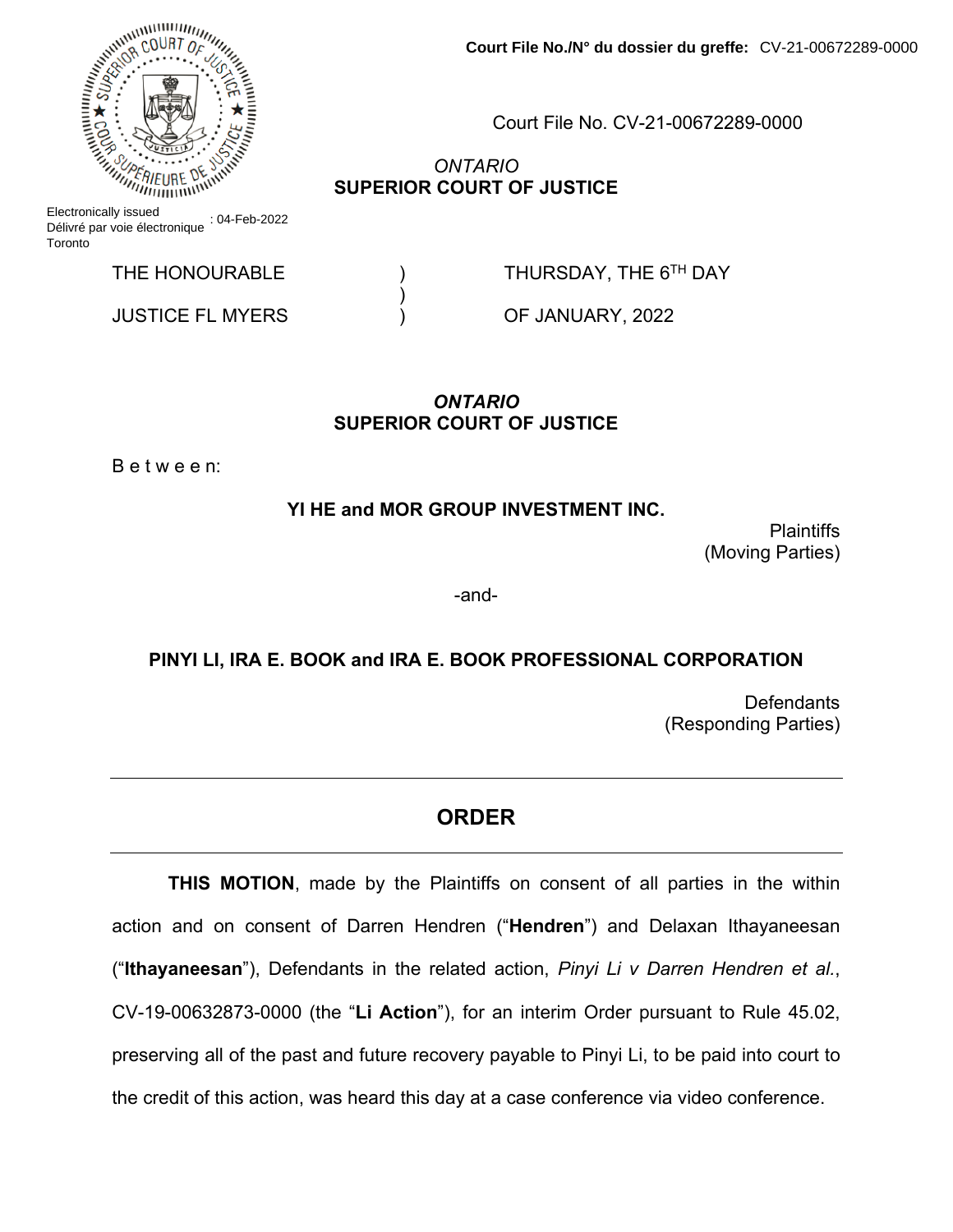**WHEREAS** pursuant to the Order of the Honourable Associate Justice Brott dated November 15, 2021 (the "**Funds Order**"), the amount of \$523,500.00 paid to the Accountant of the Toronto Superior Court to the credit of the Li Action was to be paid out to the former lawyer for the Plaintiff, Ira E. Book (the "1st **Specific Fund**"). **AND WHEREAS** the Li Action has settled on terms agreeable to the parties in that action.

**AND WHEREAS** a further \$100,000.00 was to be paid by each of the Defendants in the Recovery Action, Hendren and Ithayaneesan, to Ira E. Book by October 15, 2022, totalling \$200,000.00 and subject to additional default terms (the "**2nd Specific Fund**").

**AND WHEREAS** the Parties in the Li Action have executed mutual releases which are held in escrow by the former lawyer for Pinyi Li, Ira E. Book, (the "**Plaintiff's Release**") and the lawyer for Hendren and Ithayaneesan, David Boulos, (the "**Defendants' Release**") pending the payment of the 2nd Specific Fund.

**AND WHEREAS** the Plaintiffs in this action filed a motion to preserve both the 1<sup>st</sup> Specific Fund and the 2nd Specific Fund, among other things, on December 9, 2021.

**AND WHEREAS** pursuant to the December 10, 2021 interim Order of the Honourable Justice FL Myers, the Accountant of the Superior Court of Justice (Ontario) was prohibited from releasing the 1<sup>st</sup> Specific Fund pending further order from this Court.

**ON READING** the Motion Record and Factum of the Plaintiffs, and the consents of the parties in the within action as well as the consents of Hendren and Ithayaneesan; and

**ON HEARING** the submissions of the parties in the within action,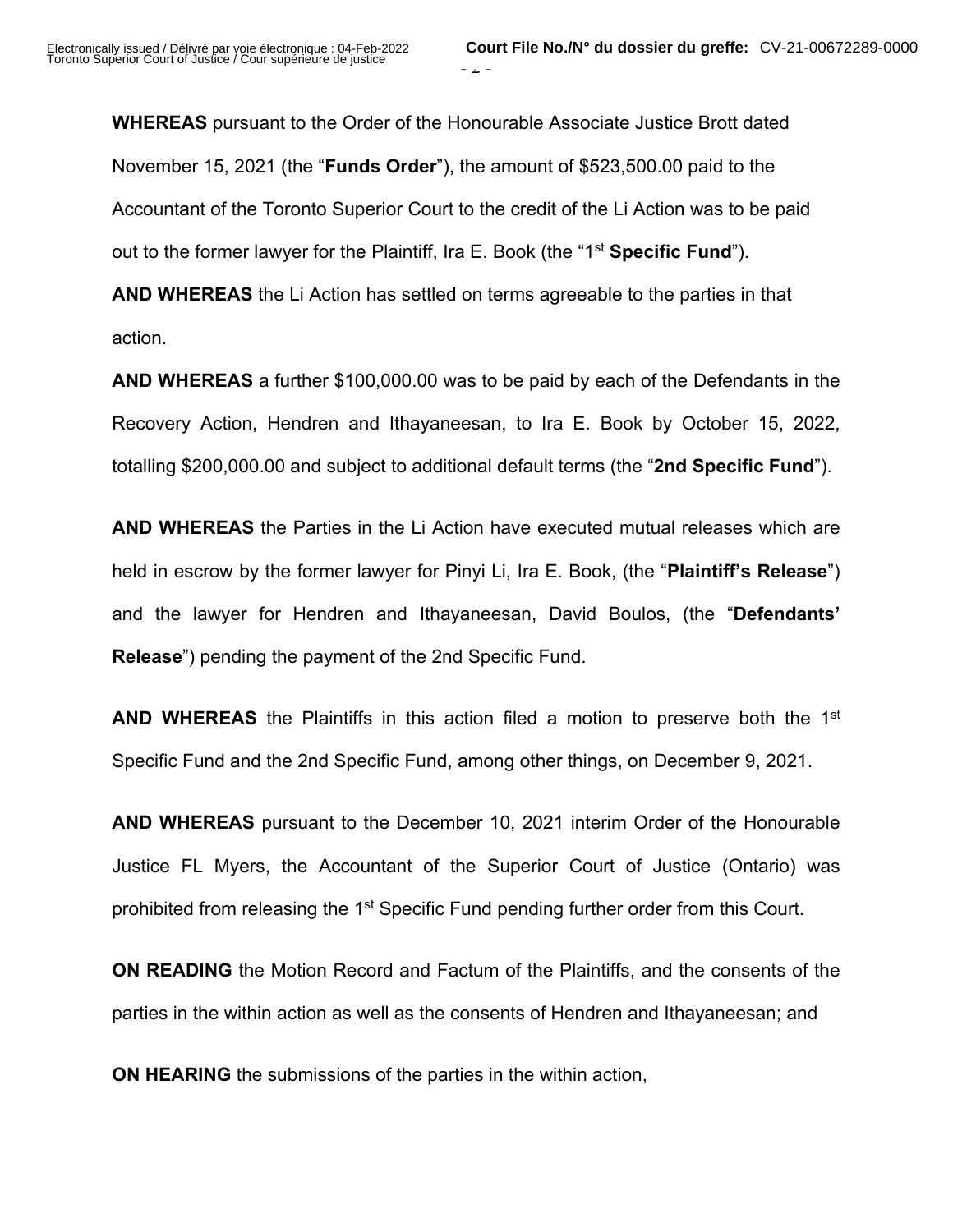1. **THIS COURT ORDERS** that Hendren and Ithayaneesan, Defendants in the Recovery Action, shall pay to the Accountant of the Superior Court of Justice (Ontario), the sum of \$100,000.00 each, (for a total gross payment by both Defendants of \$200,000.00) to the credit of this action by October 15, 2022.

 $J -$ 

- 2. **THIS COURT ORDERS** that in the event that either Hendren or Ithayaneesan, default in part or in whole on their payment of the 2nd Specific Fund, the defaulting Defendant(s) shall thereafter be required to pay into Court to the Credit of this action (the "**3rd Specific Fund**"):
	- (a) \$800,000.00 less any sums received by this Court pursuant to the 2nd Specific Fund;
	- (b) a further \$100,000.00;
	- (c) pre-judgement interest pursuant to the provisions of the *Courts of Justice Act*; and
	- (d) costs fixed at \$35,000.00 including disbursements and any applicable HST.
- 3. **THIS COURT ORDERS** that should either Yi He and Mor Group Investment Inc. or Pinyi Li wish to bring a motion for an Order granting the whole or partial release of the  $1<sup>st</sup>$  Specific Fund,  $2<sup>nd</sup>$  Specific Fund, or the  $3<sup>rd</sup>$  Specific Fund, then nothing herein shall hinder or prejudice either party from doing so.
- 4. **THIS COURT ORDERS** that on full payment of the 2nd Specific Fund to the Accountant of the Superior Court of Justice (Ontario) (whether pursuant to paragraph 1 or 2 herein), Pinyi Li's lawyer, Joanne Hwang of Hwang Law Barrister and Solicitor, shall provide the Plaintiff, Pinyi Li, with the Plaintiff's Release.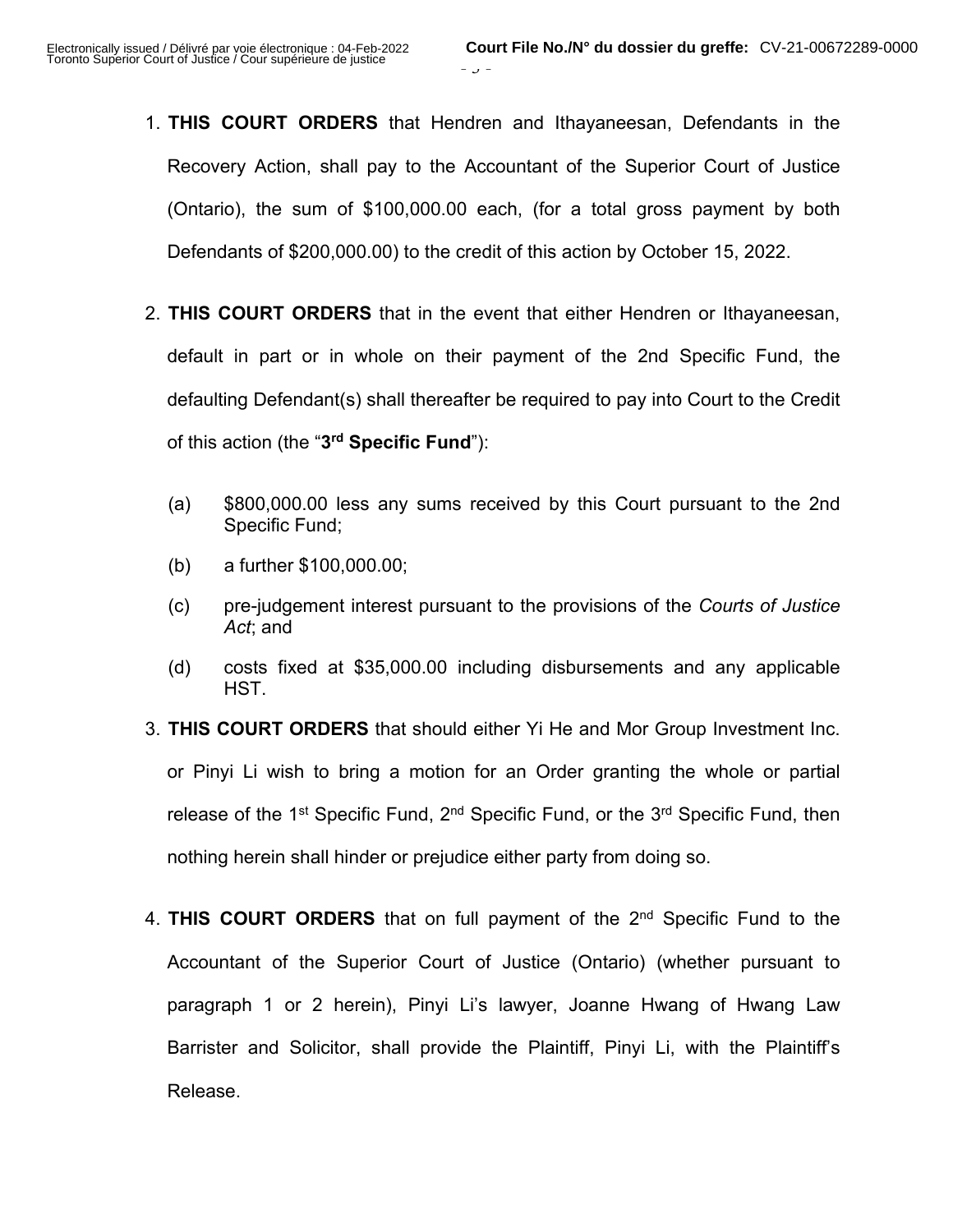- 5. **THIS COURT ORDERS** that on full payment of the 2nd Specific Fund to the Accountant of the Superior Court of Justice (Ontario) (whether pursuant to paragraph 1 or 2 herein), the Lawyer for Hendren and Ithayaneesan, David Boulos of Bozai Law Professional Corporation, shall provide Hendren and Ithayaneesan with the Defendants' Release.
	- 6. **THIS COURT ORDERS** that, to the extent the parties in this action are unable to agree as to the costs of this motion, that the determination of such costs is to be reserved for the trial judge. 2022.02.03

**\_\_\_\_\_\_\_\_\_\_\_\_\_\_\_\_\_\_\_\_\_\_\_\_\_\_**  08:20:49 -05'00'

**FL Myers J**